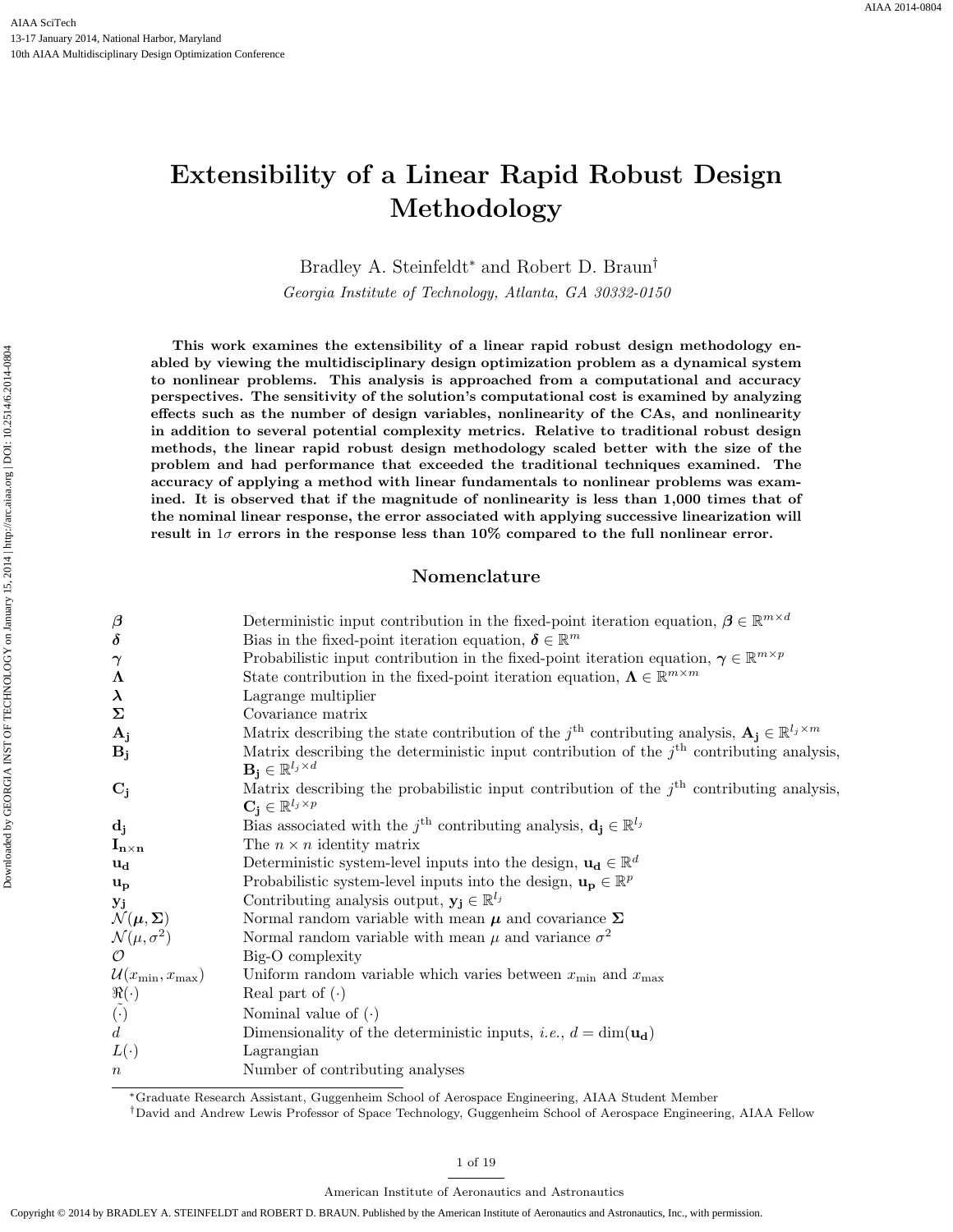|   | Dimensionality of the probabilistic inputs, <i>i.e.</i> , $d = \dim(\mathbf{u_p})$ |
|---|------------------------------------------------------------------------------------|
| a | Order of the contributing analyses                                                 |
|   | Order of the response                                                              |

## I. Introduction

References 1–4 offer a new perspective on multidisciplinary design optimization (MDO), one that views the problem as a dynamical system. Viewing the MDO problem as a dynamical system is tractable as the problem can be thought of as a multidimensional root-finding problem. In turn, the iteration scheme has been shown to meet the requirements of a dynamical system. Viewing the MDO problem as a dynamical system enables a rapid robust design methodology as described and applied in Refs. 1 and4. The linearity assumption is necessary in order to apply a Kalman filter in a method analogous to that in linear covariance analysis to obtain robustness characteristics.5–7 Since the Kalman filter has linear roots, successive linearization is required to apply it to nonlinear problems. While it has been demonstrated that  $1\sigma$  errors resulting from this approximation are less than 10% when applied to practical problems, the full extensibility of this linear methodology has not been explored.<sup>1,4</sup> This study investigates the extensibility of the rapid robust design methodology from both a computational and accuracy perspective and compares it to other traditional techniques.

## II. Multidisciplinary Design as a Dynamical System

## II.A. Identification of Feasible Designs

Identifying feasible designs in multidisciplinary systems can be thought of as the process of finding the root of a function. Consider a multidisciplinary problem where the analysis variables are described by a multivariable function  $f(u, p)$  where u are the design variables and p are the parameters of the problem. Assume that the requirements of the design are given by only equality constraints that are a function of the performance of the system. The performance of the design is described by a multi-variable mapping  $g(f(u, p))$  and the requirements are given by z. In order to meet the requirements it is necessary to adjust the design variables u so that

$$
\mathbf{z} = \mathbf{g}(\mathbf{f}(\mathbf{u}, \mathbf{p})) \tag{1}
$$

The solution  $\mathbf{u}^*$  of Eq. (1) is the root of the system. Since identifying feasible designs within the multidisciplinary design problem requires finding the value of u that satisfies Eq. (1), this process can be thought of as a root-finding problem when an iterative solution method is chosen.

Many numerical methods for finding the root of a function,  $g(u)$ , are dynamical systems since they rely on iterative schemes to identify the root.<sup>8</sup> For instance, the bisection method, secant method, function iteration method, and Newton's method are all iterative techniques that satisfy the requirements of a dynamical system.

#### II.B. Design Optimization

In order for a converged design to be an optimum with respect to some objective function, its performance needs to be evaluated with respect to other potential designs. The general optimization problem is formulated as

Minimize: 
$$
\mathcal{J}(\mathbf{u}, \mathbf{p})
$$
  
\nSubject to:  $\mathbf{g}_i(\mathbf{u}, \mathbf{p}) \leq \mathbf{0}, \quad i = 1, ..., n_g$   
\n $\mathbf{h}_j(\mathbf{u}, \mathbf{p}) = \mathbf{0}, \quad j = 1, ..., n_h$   
\nBy varying:  $\mathbf{u}$  (2)

which requires a stationary point of the Lagrangian given as

$$
L(\mathbf{u}, \mathbf{p}, \boldsymbol{\lambda}) = \mathcal{J}(\mathbf{u}, \mathbf{p}) + \sum_{i=1}^{n_g} \lambda_i \mathbf{g}_i(\mathbf{u}, \mathbf{p}) + \sum_{j=1}^{n_h} \lambda_{n_g + j} \mathbf{h}_j(\mathbf{u}, \mathbf{p})
$$
(3)

to be found. The stationary point of the Lagrangian (Eq. (3)) is the value of **u** such that  $\nabla_{\mathbf{u}}L(\mathbf{u}, \mathbf{p}, \boldsymbol{\lambda}) = \mathbf{0}$ .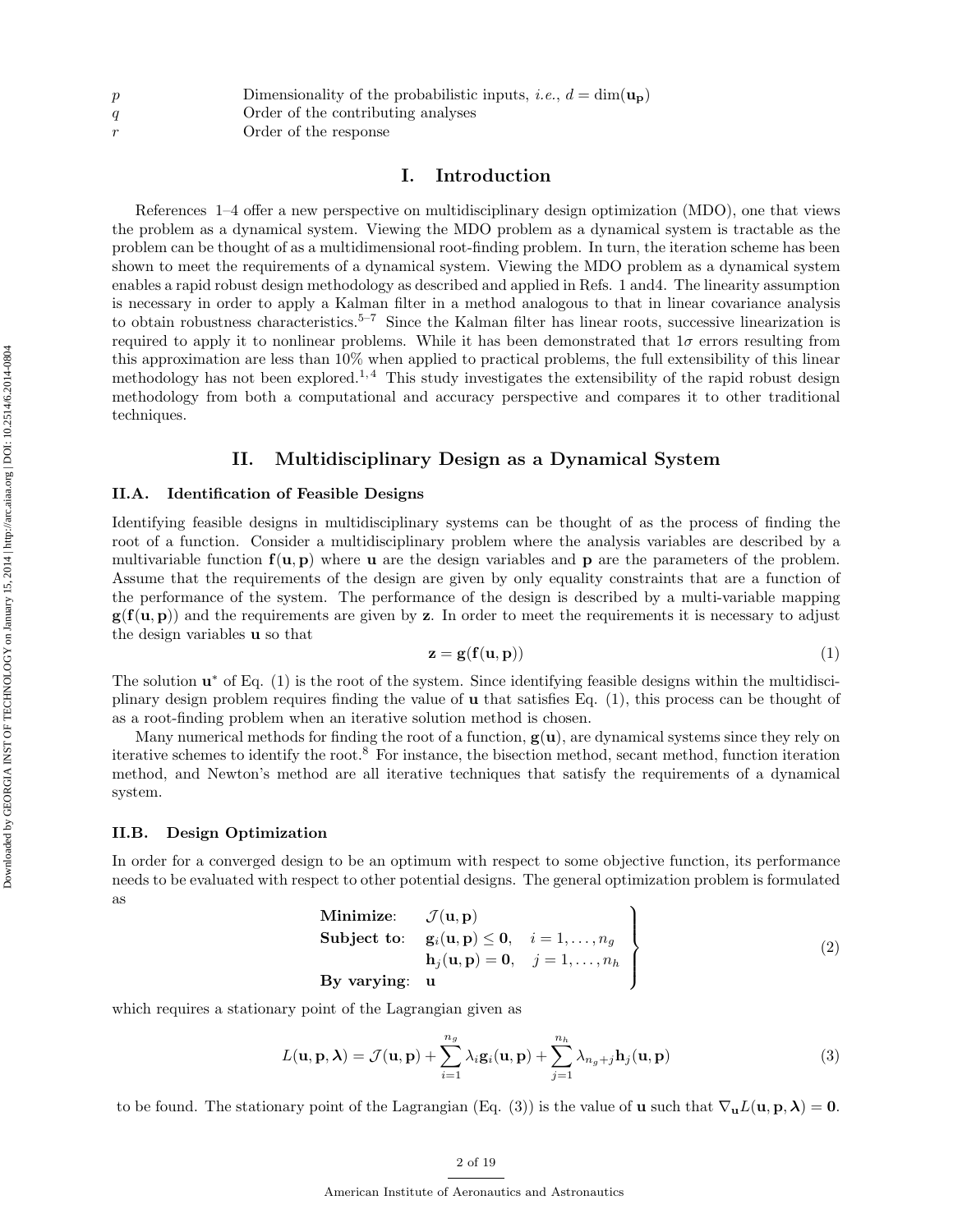## II.C. Identifying an Optimal Multidisciplinary Design

Multidisciplinary design optimization can be broken down into two steps: (1) identifying feasible designs and (2) identifying the optimal design from the set of feasible candidates. As discussed, both of these steps are root-finding problems. With the choice of an appropriate iterative numerical root-finding scheme, each of these individual steps can be posed as dynamical systems. When combined together, a nested root-finding problem results.

## III. A Rapid Robust Multidisciplinary Design Methodology

A methodology that rapidly obtains the mean and a bound on the variance of a multidisciplinary design was developed in Ref.1. This new methodology treats the multidisciplinary design problem as a dynamical system. Viewing the multidisciplinary design problem as a dynamical system enables stability, control, and estimation techniques from dynamical system theory to be applied in order to rapidly obtain a robust optimal design.<sup>1</sup>

## III.A. Procedure

 $\boldsymbol{\delta} = \left(\mathbf{d_1}^T \ \cdots \ \mathbf{d_n}^T\right)^T$ .

Ref. 1 provides a rigorous description and derivation of the steps of the rapid robust design methodology which are summarized below.

1. Decompose the design: A general multidisciplinary design can be decomposed into multiple contributing analyses (CAs). Each of these CAs represents an analysis that contributes to the entire design. In the theoretical development underlying Ref. 1, it is assumed that each of the CAs are linear and algebraic, where the output of each of the CAs is of the form

$$
\mathbf{y_j} = \mathbf{A_j} \mathbf{y} + \mathbf{B_j} \mathbf{u_d} + \mathbf{C_j} \mathbf{u_p} + \mathbf{d_j}
$$
 (4)

where  $\mathbf y$  is the concatenated output from all of the CAs,  $\mathbf u_d$  are the deterministic system-level inputs into the design,  $\mathbf{u}_{\mathbf{p}}$  are the probabilistic system-level inputs into the design, and  $\mathbf{d}_{\mathbf{j}}$  is the bias associated with the model.

For general designs where the CAs may not be linear, the required functional form can be achieved through linearization where  $\mathbf{A}_j = \frac{\partial \mathbf{g}}{\partial x_j}$ ∂y  $\overline{\mathbf{g}}$ ,  $\mathbf{B_j} = \frac{\partial \mathbf{g}}{\partial \mathbf{u_c}}$  $\partial \mathbf{u_d}$  $\Big|_{\tilde{\mathbf{u}}_{\mathbf{d}}}, \mathbf{C}_{\mathbf{j}} = \frac{\partial \mathbf{g}}{\partial \mathbf{u}_{\mathbf{p}}}$  $\partial \mathbf{u_{p}}$  $\int_{\tilde{\mathbf{u}}_{\mathbf{p}}}\text{, and }\mathbf{d}_{\mathbf{j}}=-(\mathbf{A}_{\mathbf{j}}\tilde{\mathbf{y}}+\mathbf{B}_{\mathbf{j}}\tilde{\mathbf{u}}_{\mathbf{d}}+\mathbf{C}_{\mathbf{j}}\tilde{\mathbf{u}}_{\mathbf{p}})$ when the input-output relationship for the CA is given by  $y_j = g(y, u_d, u_p)$  and  $\tilde{(\cdot)}$  is the value of  $(\cdot)$  about which the function is linearized. During the iteration,  $(\cdot)$  is the value of  $(\cdot)$  from the prior iteration.

- 2. Identify the random variables in the design and their distributions: To propagate the uncertainties associated with the parameters of the design through the design to estimate the robustness, the probabilistic variables must be identified. The random variables associated with the uncertainty within the design are handled in two different ways depending on where the random variable is functionally located. If the uncertainities are associated with the parameters of the design they are propagated through the covariance estimation of the Kalman filter. On the other hand, if the uncertainties are associated with the CAs, they are propagated through the bias term of the filter equations.
- 3. Form the iterative equations: In order to implement this methodology, a causal, discrete dynamical system must be formed. Assuming fixed-point iteration is used to converge the design, the dynamical system is given by

$$
\mathbf{y}_{k} = \mathbf{\Lambda} \mathbf{y}_{k-1} + \beta \mathbf{u}_{\mathbf{d}} + \gamma \mathbf{u}_{\mathbf{p}} + \delta
$$
(5)  
where  $\mathbf{\Lambda} = \left(\mathbf{A}_{1}^{T} \cdots \mathbf{A}_{\mathbf{n}}^{T}\right)^{T}, \beta = \left(\mathbf{B}_{1}^{T} \cdots \mathbf{B}_{\mathbf{n}}^{T}\right)^{T}, \gamma = \left(\mathbf{C}_{1}^{T} \cdots \mathbf{C}_{\mathbf{n}}^{T}\right)^{T}$ , and

4. Ensure a solution exists: Since the iterative system defined by Eq. (5) is a discrete, linear, dynamical system, the existence of a solution to the multidisciplinary design problem is given solely by the stability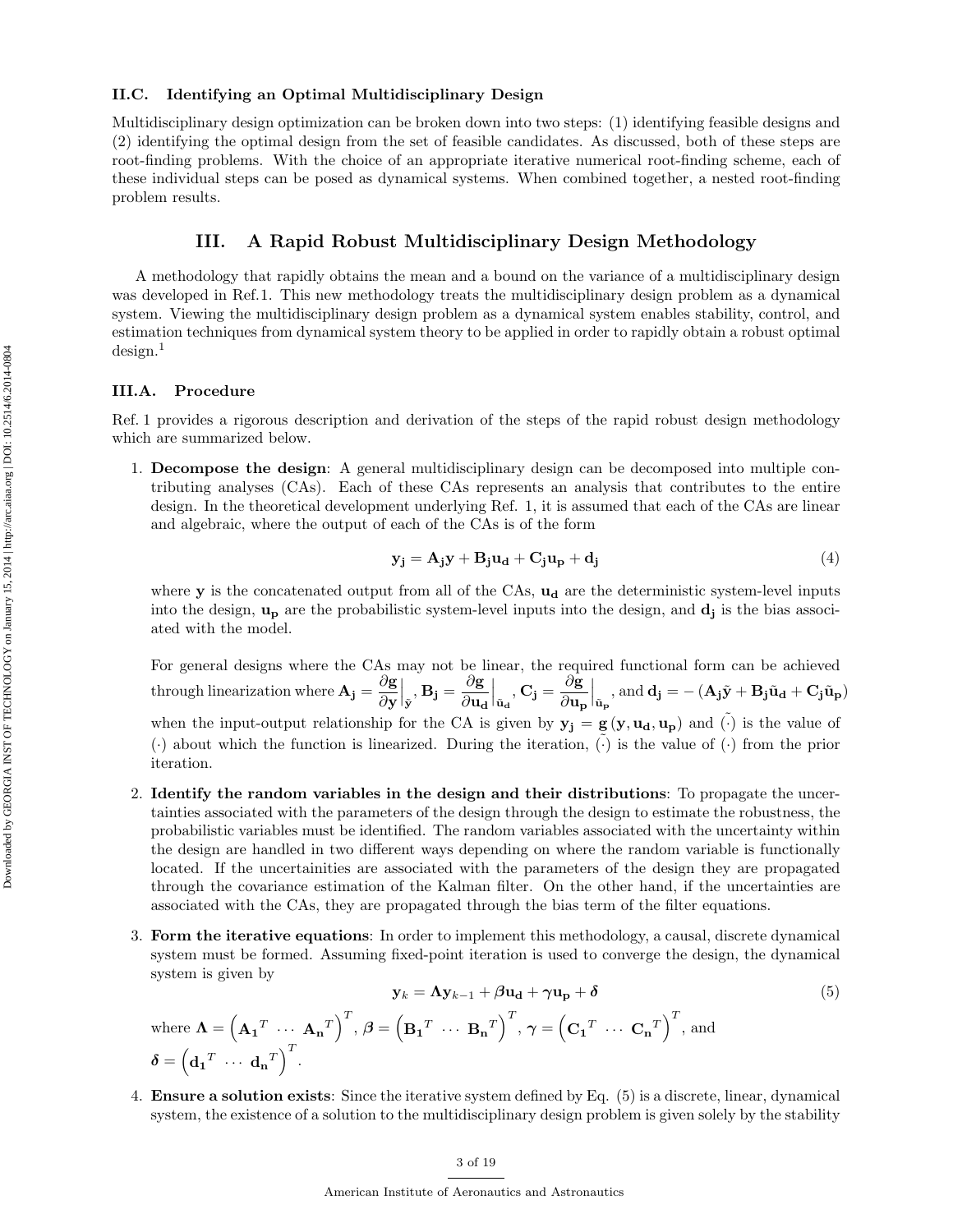of the system. When successive linearization is required to make a nonlinear system fit the form required in Eq. (5), Lyapunov techniques can be employed. Methods to identify the convergence characteristics for both classes of designs are described in Ref. 2.

5. Estimate the mean output and the covariance of the design: The mean output of the multidisciplinary system and the associated covariance matrix are found by propagating the Kalman filter equations until convergence. In order to accomplish this, the iterative system formed in Eq. (5) needs to be transformed to the form needed by the Kalman filter by making the following substitutions

$$
\mathbf{F}_{k-1} = \mathbf{\Lambda}, \quad \forall k \in \{1, 2, \ldots\} \tag{6}
$$

$$
\mathbf{B}_{k-1} = \begin{pmatrix} \beta & \gamma & \mathbf{I}_{\mathbf{m} \times \mathbf{m}} \end{pmatrix}, \quad \forall k \in \{1, 2, \ldots\} \tag{7}
$$

$$
\mathbf{u}_{k-1} = \left(\mathbf{u_d}^T \ \mathbf{u_p}^T \ \boldsymbol{\delta}^T\right)^T, \quad \forall k \in \{1, 2, \ldots\}
$$
 (8)

The iterates are then found by by propagating the filter equations until the design convergence criterion is met.

- 6. Identify the mean and variance bound of the objective function: The mean and variance of the design objective (e.g., the  $1\sigma$  accuracy or  $1\sigma$  range) are found from the last iterate of the Kalman filter propagation. Where the mean value is taken directly from the filter value and a bound on the variance is found by applying the matrix 2-norm to the covariance matrix.
- 7. Optimize for uncertainty and ensure constraints are met: An optimal control problem can be setup where it is desired to find control, u, that minimizes a weighted function of the mean and variance of the response. A solution to this optimal control problem is described in Ref. 3.

## IV. A Linear, Two Contributing Analysis Design

The accuracy and computational speed of the rapid robust design methodology are first demonstrated by using the coupled, linear two CA system is shown in Fig. 1. For this analysis, assume that there are two



Figure 1. Two-contributing analysis multidisciplinary design.

components to the probabilistic parameter vector and the two output vectors, that is  $\mathbf{u_p} \in \mathbb{R}^2$ ,  $\mathbf{y_1} \in \mathbb{R}^2$ , and  $\mathbf{y_2} \in \mathbb{R}^2$ , which, in turn, implies  $\mathbf{A}'_1 \in \mathbb{R}^{2 \times 2}$ ,  $\mathbf{B}'_1 \in \mathbb{R}^2$ ,  $\mathbf{C}'_1 \in \mathbb{R}^{2 \times 2}$ ,  $\mathbf{A}'_2 \in \mathbb{R}^{2 \times 2}$ , and  $\mathbf{B}'_2 \in \mathbb{R}^2$ . Also, let the distribution of the probabilistic parameter input be given by a multivariate normal,  $u_p \sim \mathcal{N}(\mu_{u_p}, \Sigma_{u_p})$ .

The effectiveness of the rapid robustness assessment methodology  $(i.e.,$  Steps 1 - 5 of the rapid robust design methodology described) will be demonstrated by letting the mean of the probabilistic input,  $\mu_{\mathbf{u}_{\mathbf{p}}},$  and the components of the covariance matrix  $\sigma_{y_1}^2$ ,  $\sigma_{y_2}^2$ , and  $\rho_{y_1y_2}$  vary between given ranges. The maximum error between the response obtained from the robustness assessment methodology and an analytical propagation is then reported for a multitude of points within the design space.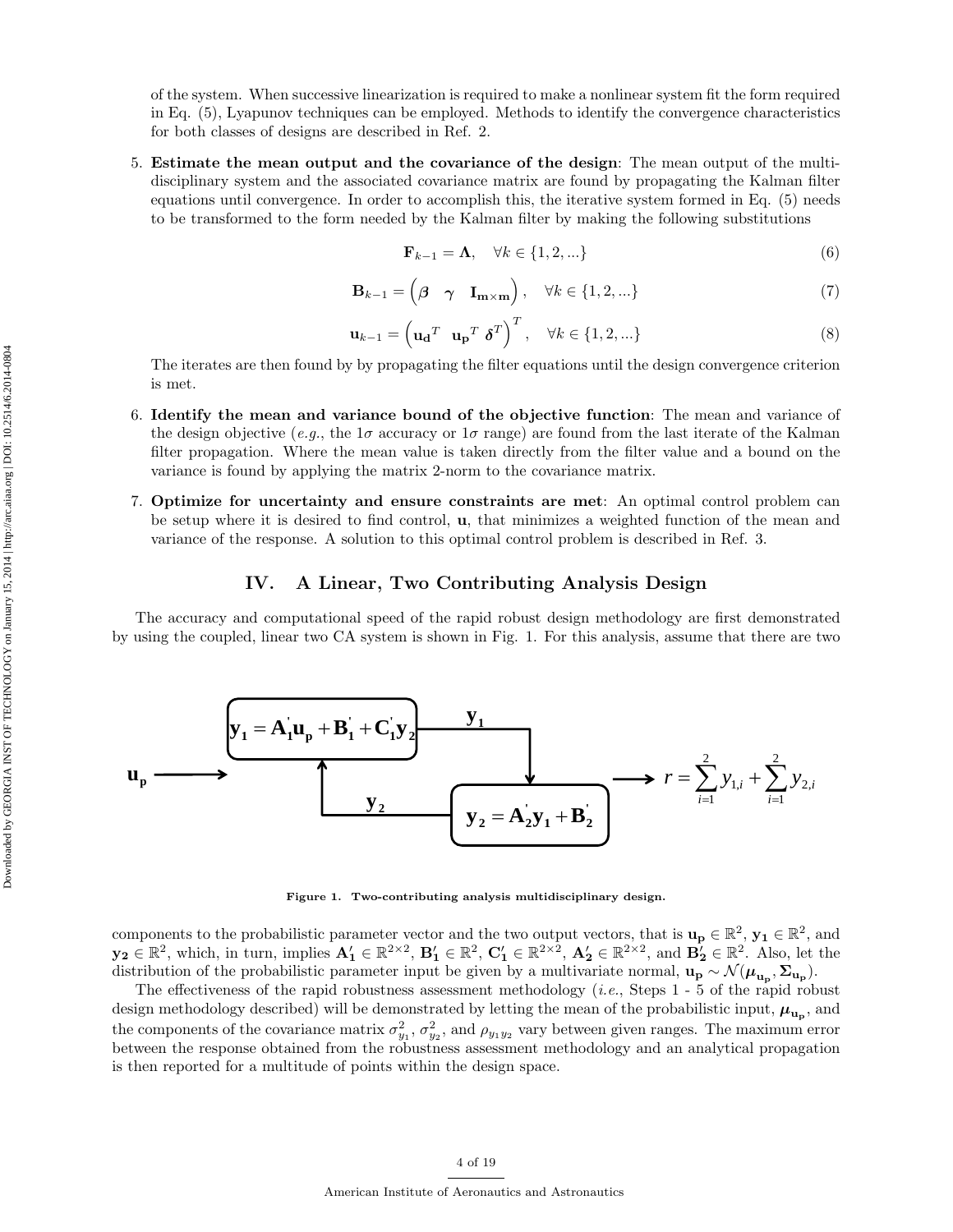## IV.A. Analytical Solution

As this is a multidisciplinary analysis consisting of two linear CAs, there is a single simultaneous solution for  $y_1$  and  $y_2$  which is found to be

$$
\left.\begin{array}{lll}y_1&=&\left({\bf I}_{2\times 2}-{\bf C}_1'A_2'\right)^{-1}\left(A_1'{\bf u}_p+B_1'+{\bf C}_1'B_2'\right)\\ y_2&=&A_2'\left({\bf I}_{2\times 2}-{\bf C}_1'A_2'\right)^{-1}\left(A_1'{\bf u}_p+B_1'+{\bf C}_1'B_2'\right)+B_2'\end{array}\right\}
$$

which implies that whenever  $I_{2\times 2} - C'_1 A'_2$  is non-singular, a unique solution exists for  $y_1$  and  $y_2$ . Since the only uncertainty in this analysis is given by the probabilistic input vector,  $\mathbf{u}_{\mathbf{p}}$ , which is defined as a multivariate normal, the distribution of the output for each CA can be found exactly. These are given by

$$
\begin{array}{ccc}\n\mathbf{y_1} & \sim & \mathcal{N}(\mu_{\mathbf{y_1}}, \Sigma_{\mathbf{y_1}}) \\
\mathbf{y_2} & \sim & \mathcal{N}(\mu_{\mathbf{y_2}}, \Sigma_{\mathbf{y_2}})\n\end{array}
$$

where

$$
\mu_{y_1} = (I_{2\times 2} - C'_1 A'_2)^{-1} A'_1 \mu_{u_p} + (I_{2\times 2} - C'_1 A'_2)^{-1} (B'_1 + C'_1 B'_2)
$$
  
\n
$$
\Sigma_{y_1} = (I_{2\times 2} - C'_1 A'_2)^{-1} A'_1 \Sigma_{u_p} A'_1{}^T (I_{2\times 2} - C'_1 A'_2)^{-T}
$$

and

$$
\begin{array}{lll} \mu_{y_2} &=& A_2' \left( \mathbf{I}_{2 \times 2} - \mathbf{C}_1' \mathbf{A}_2' \right)^{-1} \mathbf{A}_1' \mu_{\mathbf{u}_p} + \mathbf{A}_2' \left( \mathbf{I}_{2 \times 2} - \mathbf{C}_1' \mathbf{A}_2' \right)^{-1} \left( \mathbf{B}_1' + \mathbf{C}_1' \mathbf{B}_2' \right) + \mathbf{B}_2' \\ \Sigma_{y_2} &=& A_2' \left( \mathbf{I}_{2 \times 2} - \mathbf{C}_1' \mathbf{A}_2' \right)^{-1} \mathbf{A}_1' \Sigma_{\mathbf{u}_p} \mathbf{A}_1'^T \left( \mathbf{I}_{2 \times 2} - \mathbf{C}_1' \mathbf{A}_2' \right)^{-T} \mathbf{A}_2'^T \end{array}
$$

Since both of the output distributions from the CAs are also multivariate normal, the components of the response

$$
r = \sum_{i=1}^{2} y_{1,i} + \sum_{i=1}^{2} y_{2,i}
$$

can be found exactly by summing the components of mean components of  $\mu_{y_1}$  and  $\mu_{y_2}$  to find the mean of the response and adding the appropriate variances from the covariance matrices  $\Sigma_{y_1}$  and  $\Sigma_{y_2}$ . That is

$$
r \sim \mathcal{N}\left(\sum_{i=1}^2 \mu_{\mathbf{y_1},i} + \sum_{i=1}^2 \mu_{\mathbf{y_2},i}, \sum_{i=1}^2 \lambda(\mathbf{\Sigma}_{\mathbf{y_1}})|_i + \sum_{i=1}^2 \lambda(\mathbf{\Sigma}_{\mathbf{y_2}})|_i\right)
$$

where  $\mu_{\mathbf{y}_1,i}$  is the i<sup>th</sup> component of  $\mathbf{y}_1, \mu_{\mathbf{y}_2,i}$  is the i<sup>th</sup> component of  $\mathbf{y}_2$ , and  $\lambda(\cdot)|_i$  is the i<sup>th</sup> eigenvalue of the matrix argument.

## IV.B. Analysis Results

#### IV.B.1. Accuracy with Respect to Analytical Propagation

In order to assess a large variety of problems, a parametric sweep of the design variables was performed to identify the maximum errors in the design space. To perform this parameter sweep, the problem's parameters were varied independently as shown in Table 1 where the distribution of each variable was assumed to be uniform and a 100,000 case Monte Carlo analysis was conducted.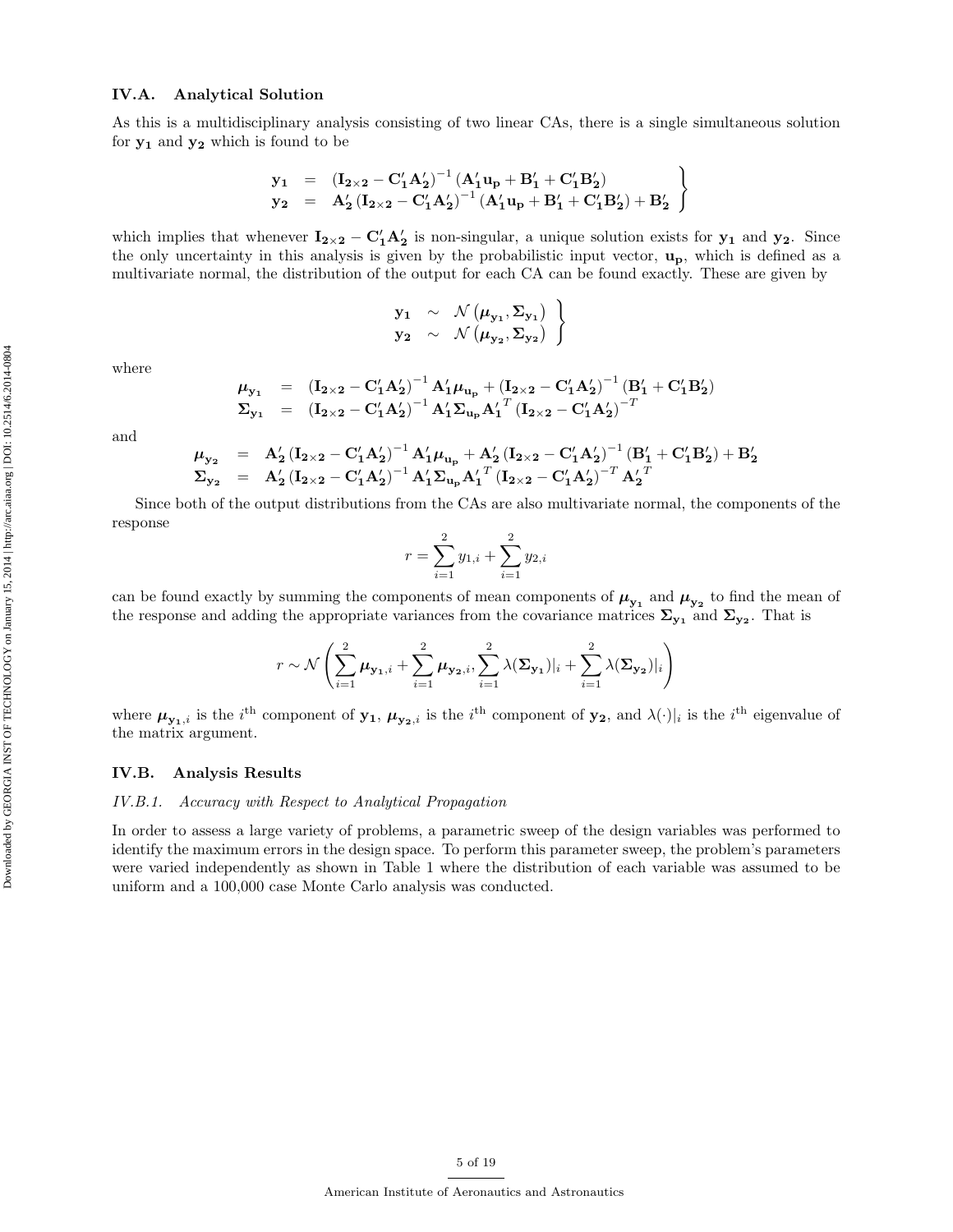| Parameter       | Distribution                                                                                                  |  |  |  |
|-----------------|---------------------------------------------------------------------------------------------------------------|--|--|--|
| $\sigma_1^2$    | U(0, 100)                                                                                                     |  |  |  |
| $\sigma_2^2$    | U(0, 100)                                                                                                     |  |  |  |
| $\rho_{y_1y_2}$ | $\mathcal{U}(-1,1)$                                                                                           |  |  |  |
| $A'_1$          | $\begin{pmatrix} \mathcal{U}(-1,1) & \mathcal{U}(-1,1) \ \mathcal{U}(-1,1) & \mathcal{U}(-1,1) \end{pmatrix}$ |  |  |  |
| $B'_{1}$        | $\left(\begin{matrix} \overline{\mathcal{U}(-1,1)} \\ \mathcal{U}(-1,1) \end{matrix}\right)$                  |  |  |  |
| $\mathbf{C}'_1$ | $\mathcal{U}(-1,1) \quad \mathcal{U}(-1,1)$<br>$\mathcal{U}(-1,1) \quad \mathcal{U}(-1,1)$                    |  |  |  |
| $A'_{2}$        | $\mathcal{U}(-1,1) \quad \mathcal{U}(-1,1)$<br>$\mathcal{U}(-1,1) \quad \mathcal{U}(-1,1)$                    |  |  |  |
| $B'_{2}$        | $\left\{\begin{matrix} \mathcal{U}(-1,1) \ \mathcal{U}(-1,1) \end{matrix} \right\}$                           |  |  |  |

Table 1. Parameter ranges to assess the validity of the rapid robust design methodology.

In order to guarantee convergence of the design, constraints were imposed on the parameters to ensure that all of the eigenvalues of the matrix  $\Lambda$  had modulus less than unity. To ensure realizable covariance matrices, that is a matrix that is symmetric and positive definite, the components of the covariance  $(e.g.,$  variance and correlation coefficient) were determined independently and then combined to form the covariance matrix. The results of this propagation were then compared with results propagated analytically resulting in Figs. 2. It is observed from these results that the mean error is less than 0.08% for all of the cases examined. This is a result of the system being linear and the Kalman filter propagating results exactly for a linear system. Therefore the error in the mean is solely a result of the convergence criterion being utilized. For each case, there is seen to be a rise in the standard deviation error near the origin. This is because the nominal mean goes to zero causing a rise in the in the percent error near this point.

The rapid robustness assessment methodology is observed to provide a consistent conservative bound on the variance as all of the percent error values are positive. It is also interesting to note that the error in mean and standard deviation appears to be close to the same order of magnitude. Furthermore, it is observed that the maximum error approaches a limit of less than 40%. This limit is a function of the two-norm being used. In analyzing the data, the largest errors are caused for weakly coupled systems, that is systems where  $\mathbb{C}'_1$  is small. This can be explained since  $\mathbb{C}'_1$  being small leads to a larger domain of values that lead to a converged design. Additionally, since the interplay between  $y_1$  and  $y_2$  is reduced, the iterations to achieve convergence is reduced in these cases.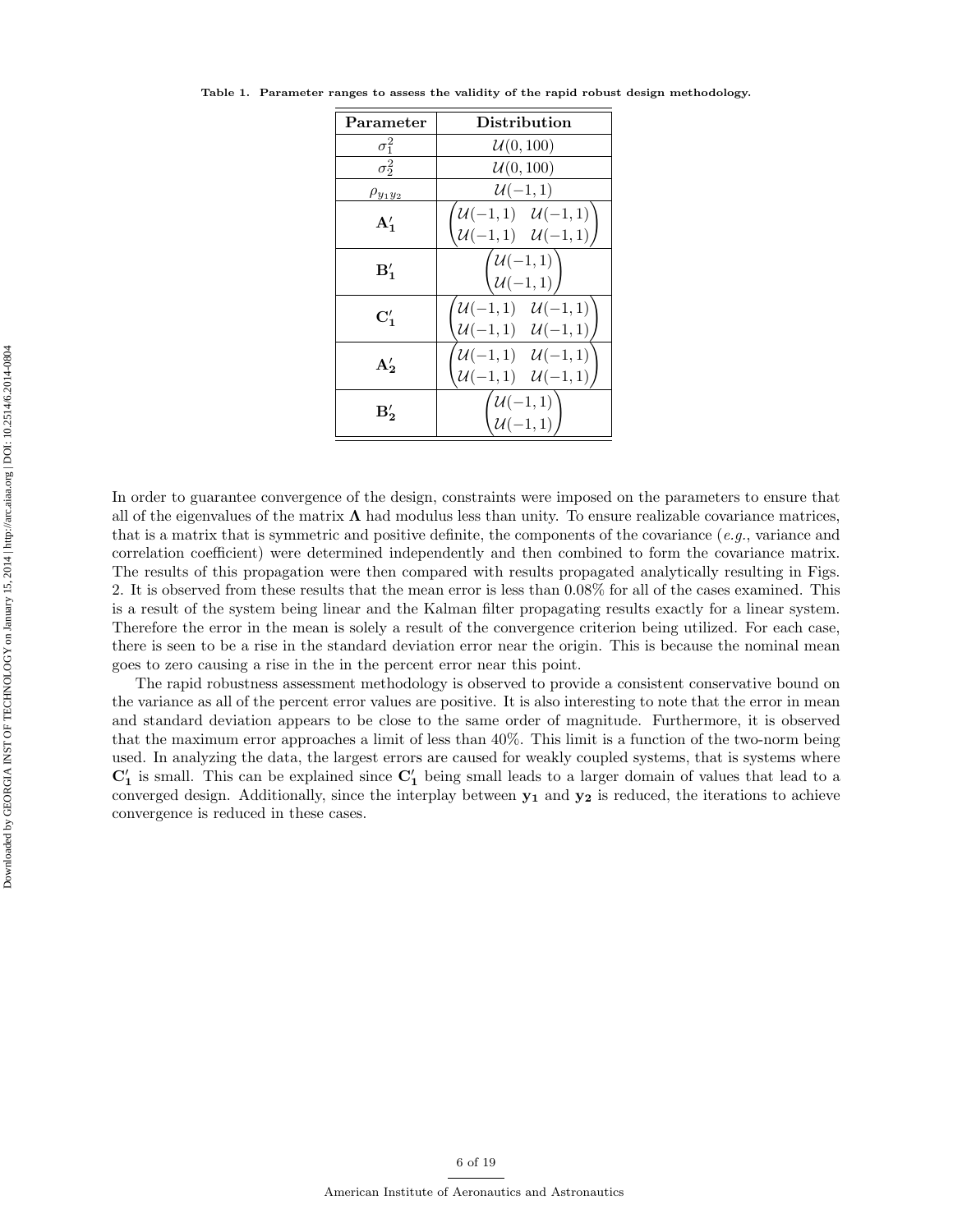

Figure 2. Maximum error for a two contributing analysis multidisciplinary design with  $\mu_{u_p} = (0 \ 0)^T$ .

## IV.B.2. Computational Comparison with Traditional Techniques

The errors associated with the rapid linear robustness technique are compared to more commonly used methods to propagate uncertainty, namely a 10,000 case Monte Carlo analysis, the unscented transform, and fast probability integration. For the data presented, specific numerical values were utilized for the various problem matrices and vectors. These are given by

$$
\mathbf{A}'_1 = \begin{pmatrix} 0.25 & 0 \\ 0 & 0.5 \end{pmatrix} \quad \mathbf{B}'_1 = \begin{pmatrix} 1 \\ 1 \end{pmatrix} \quad \mathbf{C}'_1 = \begin{pmatrix} 1 & 0 \\ 0 & 1 \end{pmatrix}
$$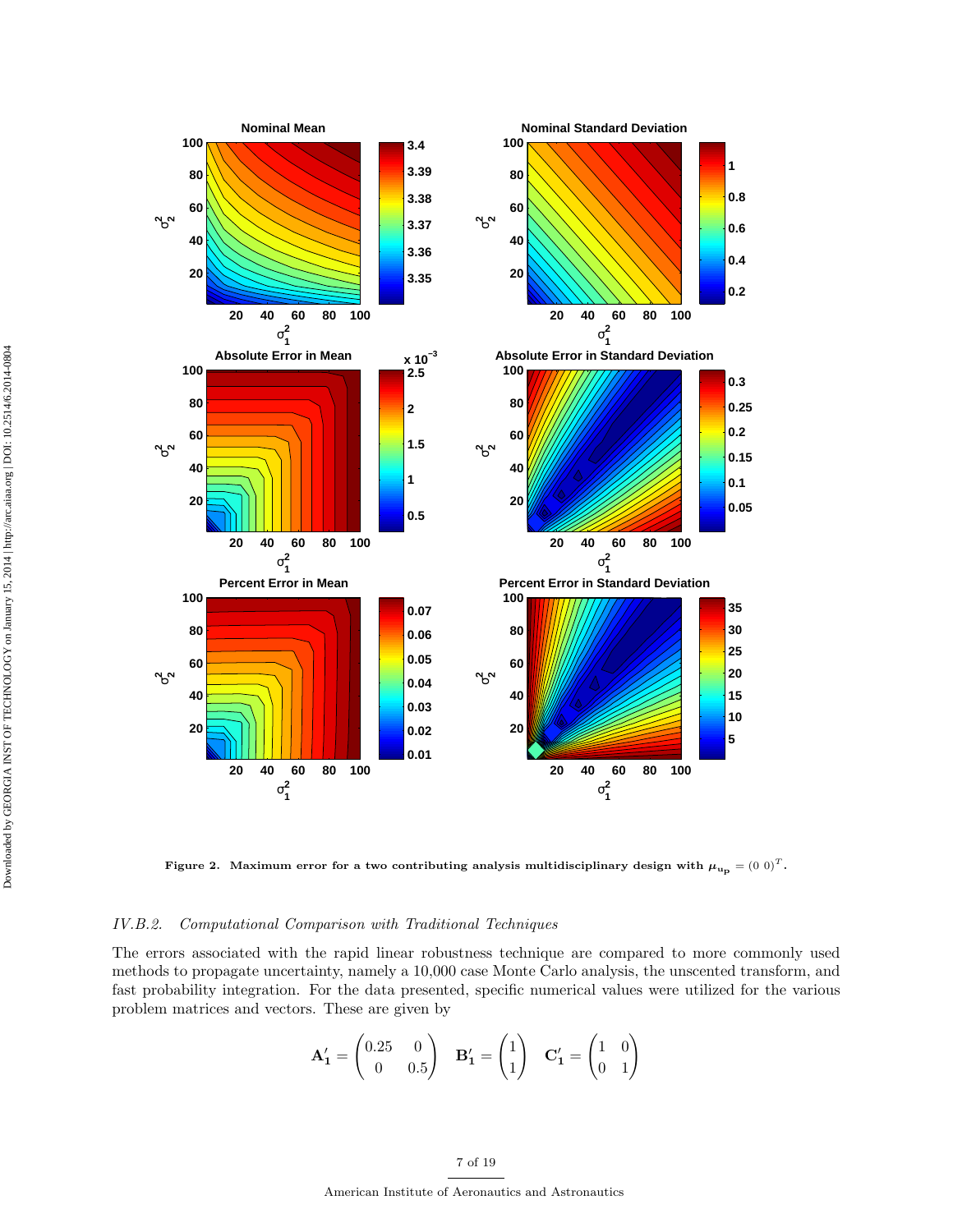$$
\mathbf{A'_2} = \begin{pmatrix} 0.25 & 0 \\ 0 & 0.25 \end{pmatrix} \quad \mathbf{B'_2} = \begin{pmatrix} 1 \\ 1 \end{pmatrix}
$$

The advantages of the rapid robust analysis technique are elucidated in the Table 2 where the four techniques are compared to analytic propagation of the uncertainty. This table reports the maximum error from a parameter sweep of  $\sigma_{u_{p,1}}^2$ ,  $\sigma_{u_{p,2}}^2$ , and  $\rho_{u_{p,1}u_{p,2}}$  across the range of values in Table 1 with  $\mu_{u_p} = (0 \ 0)^T$ . It can be seen that the rapid robust analysis technique provides a slightly improved level of accuracy relative to the other contemporary methods in estimating the mean. The error in standard deviation is larger than the other techniques (three times greater than the unscented transform); however, this error is less than 3% and is acceptable for conceptual design studies. These levels of accuracy are obtained for less than onethird the number of CA evaluations compared to the unscented transform and orders of magnitude fewer CA evaluations relative to Monte Carlo and fast probability integration. For problems in which the CA function evaluation time is large or the model for each CA needs to be built in real-time, this provides a large execution time benefit.

|                                    |  |  |  |  |  | Table 2. Comparison of the performance of the rapid robustness assessment method with other multidisciplinary |
|------------------------------------|--|--|--|--|--|---------------------------------------------------------------------------------------------------------------|
| uncertainty assessment techniques. |  |  |  |  |  |                                                                                                               |

|                             | Rapid         |         |                  |             |  |
|-----------------------------|---------------|---------|------------------|-------------|--|
|                             | <b>Robust</b> |         |                  | Fast        |  |
|                             | Design        | Monte   | Unscented        | Probability |  |
|                             | Methodology   | Carlo   | <b>Transform</b> | Integration |  |
| Maximum Percent             |               |         |                  |             |  |
| Discrepancy in              | 0.07843       | 0.10234 | 0.18458          | 0.10357     |  |
| Mean Relative to            |               |         |                  |             |  |
| Analytic Propagation, %     |               |         |                  |             |  |
| <b>Maximum Percent</b>      | 2.4583        | 0.02939 | 0.80879          | 0.14299     |  |
| Discrepancy in Standard     |               |         |                  |             |  |
| Deviation Relative to       |               |         |                  |             |  |
| Analytic Propagation, %     |               |         |                  |             |  |
| Number of CA Evaluations. - | 140           | 109,954 | 435              | 2,349       |  |

## V. Computational Effect of Increasing the Design Complexity on the Rapid Robust Design Methodology

In Refs. 1 and 4 the use of the rapid robust design methodology on several example applications ranging from analytical problems to a problem relevant to the EDL community was demonstrated. For these problems, the number of function evaluations were reduced by a factor that approached thirty relative to traditional Monte Carlo methods wrapped in an evolutionary optimizer. The following sections examine the effect of design complexity on the number of function evaluations required to obtain a solution. Quantitatively defining the complexity of the design is a matter of debate amongst experts.<sup>9–12</sup> In this investigation *design* complexity is defined as the relative difficulty in obtaining an optimal design.

In this sense, design complexity is used in the structural sense.<sup>11</sup> In terms of the MDO problem, structural design complexity is comprised of components such as the number of design variables, the number of CAs, the nonlinearity of the CAs, and the nonlinearity of the response function. For the rapid robust design methodology developed in this work, the effect of each of these components are first examined individually, then several overall evaluation criterion are applied. Some of these overall evaluation criterion also evaluate the strength of coupling between the CAs.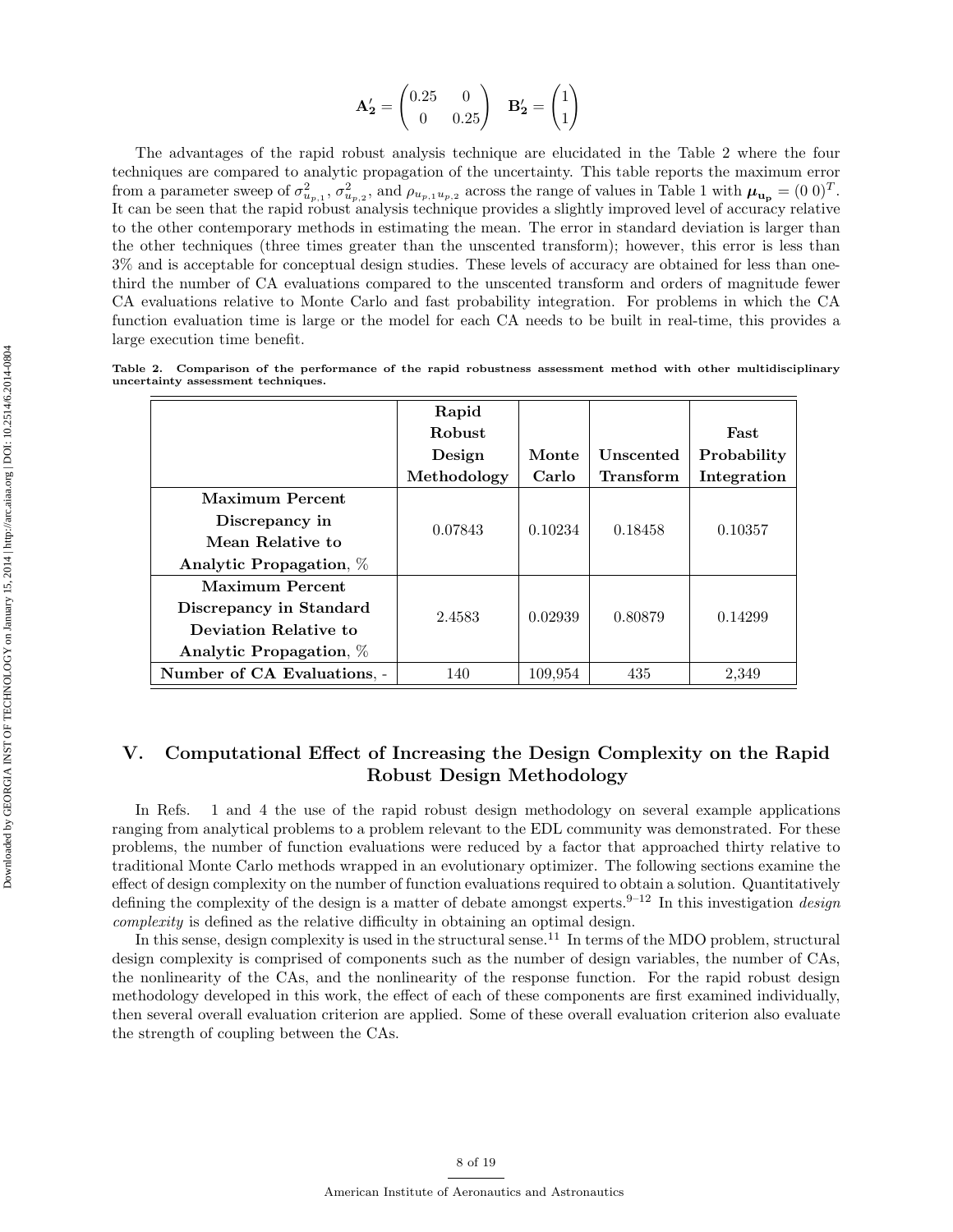

Figure 3. General design structure matrix for analyzing the effect of design complexity.

American Institute of Aeronautics and Astronautics 9 of 19

American Institute of Aeronautics and Astronautics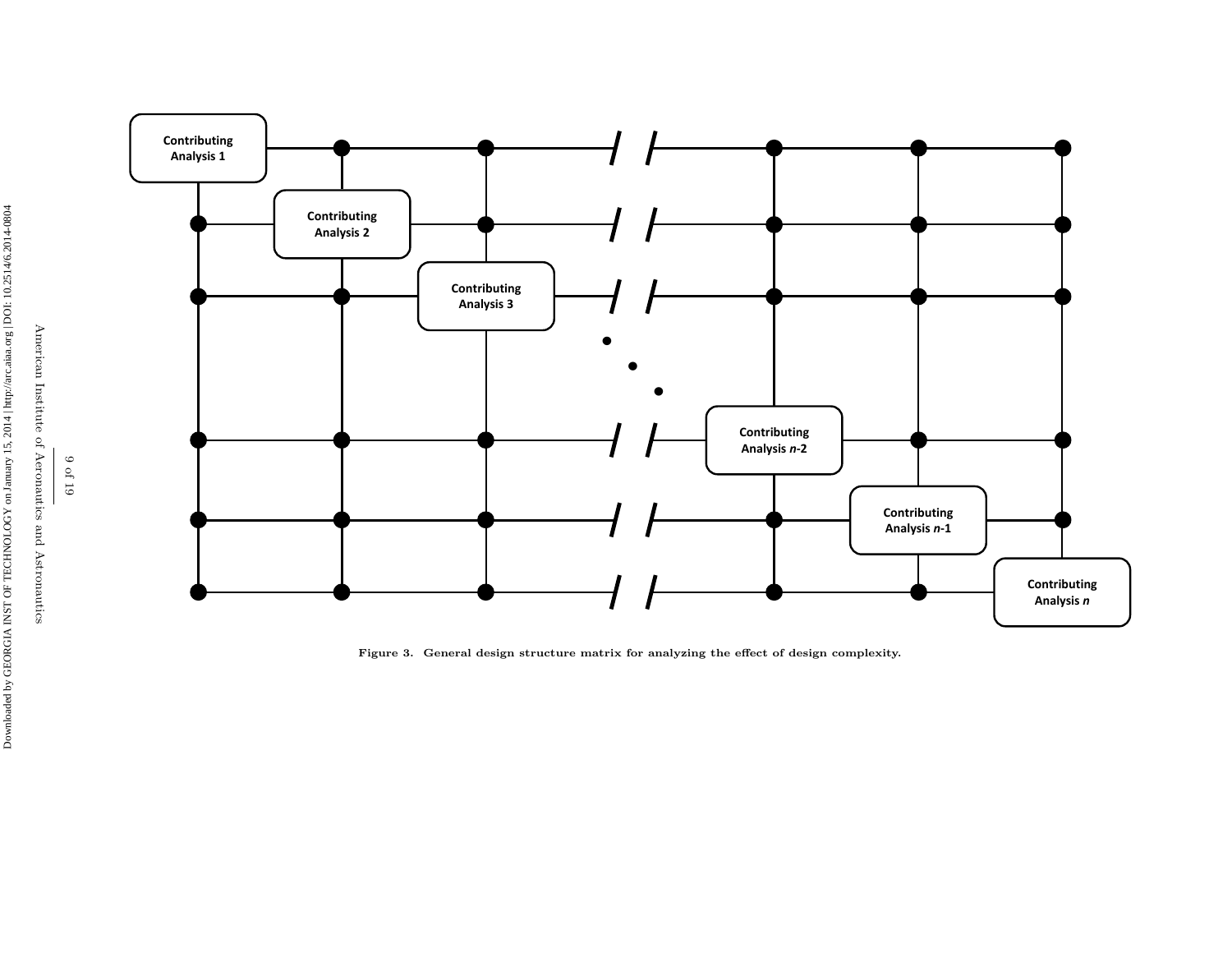## V.A. Test Problem Definition

To assess the effect of increasing design complexity on the computational efficiency of the rapid robust design methodology, a generalized test problem was formulated. This test problem is shown in Fig. 3. The DSM in Fig. 3 is fully coupled and can be functionally represented as

$$
\mathbf{y}_i = \mathbf{f}(\mathbf{y}_1, \mathbf{y}_2, \cdots, \mathbf{y}_{i-1}, \mathbf{y}_{i+1}, \cdots, \mathbf{y}_{n-1}, \mathbf{y}_n, \mathbf{u})
$$
(9)

where in this case  $f(\cdot)$  and each CA are scalar functions. The function in Eq. (9) is represented as an q th-order polynomial

$$
\mathbf{f}(\mathbf{y}_1, \mathbf{y}_2, \cdots, \mathbf{y}_{i-1}, \mathbf{y}_{i+1}, \cdots, \mathbf{y}_{n-1}, \mathbf{y}_n, \mathbf{u}) =
$$
\n
$$
\sum_{j_1=1}^q \sum_{j_2=1}^q \cdots \sum_{j_{n-1}=1}^q \sum_{j_n=1}^q \left[ a(j_1, j_2, \cdots j_{n-1}, j_n) y_1^{j_1} y_2^{j_2} \cdots y_{n-1}^{j_{n-1}} y_n^{j_n} + \sum_{i=1}^{d+p} u_i \right]
$$
\n(10)

Similarly, the response function is a  $r<sup>th</sup>$ -order polynomial consisting of the outputs for each of the contributing analysis

$$
r = \sum_{j_1=1}^r \sum_{j_2=1}^r \cdots \sum_{j_{n-1}=1}^r \sum_{j_n=1}^r b(j_1, j_2, \cdots j_{n-1}, j_n) y_1^{j_1} y_2^{j_2} \cdots y_{n-1}^{j_{n-1}} y_n^{j_n}
$$
(11)

In each case the coefficients, are given by

$$
a(j_1, j_2, \cdots j_{n-1}, j_n) = \begin{cases} \mathcal{U}(-1, 1), & j_i \neq i \\ 0, & j_i = i \end{cases}
$$
 (12)

and

$$
b(j_1, j_2, \cdots j_{n-1}, j_n) \sim \mathcal{U}(-1, 1) \tag{13}
$$

which are sampled before evaluating for each design. The inputs,  $\mathbf{u} \in \mathbb{R}^{d+p}$ , are prescribed by

$$
u_i = \begin{cases} u_{d_i}, & i \le d \\ \mathcal{N}(0, 100), & d < i \le d + p \end{cases}
$$
\n
$$
(14)
$$

where  $u_{d_i}$  are assumed to be design variables,  $d \geq 1$ , and  $p \geq 1$ .

The unconstrained robust design problem is given by

Minimize: 
$$
\mathcal{J} = \bar{r} + \sigma_r
$$
  
By varying:  $u_d$ 

where  $\bar{r}$  is the sample mean of r and  $\sigma_r$  is the sample standard deviation (or its estimate,  $\sqrt{\|\mathbf{\Sigma_y}\|_2}$ , in the case of the rapid robust design methodology).

#### V.B. Individual Sensitivities

The individual effect of the number of design variables, number of CAs, nonlinearity of the CAs, and nonlinearity of the response are discussed below. In each case the number of function evaluations is compared to a Newton-based solution where the uncertainties are provided by a Monte Carlo simulation, FPI, or unscented transform. In the case of the Monte Carlo, the number of samples was continually increased until the change in the variance estimate was less than 1%.

Table 3 shows the parameters used to analyze each scenario used when examining the individual effects of the increase in complexity while Fig. 4 shows the computational cost as each of these parameters are varied. For each sensitivity analysis, the number of probabilistic parameters,  $p$ , was fixed at 10.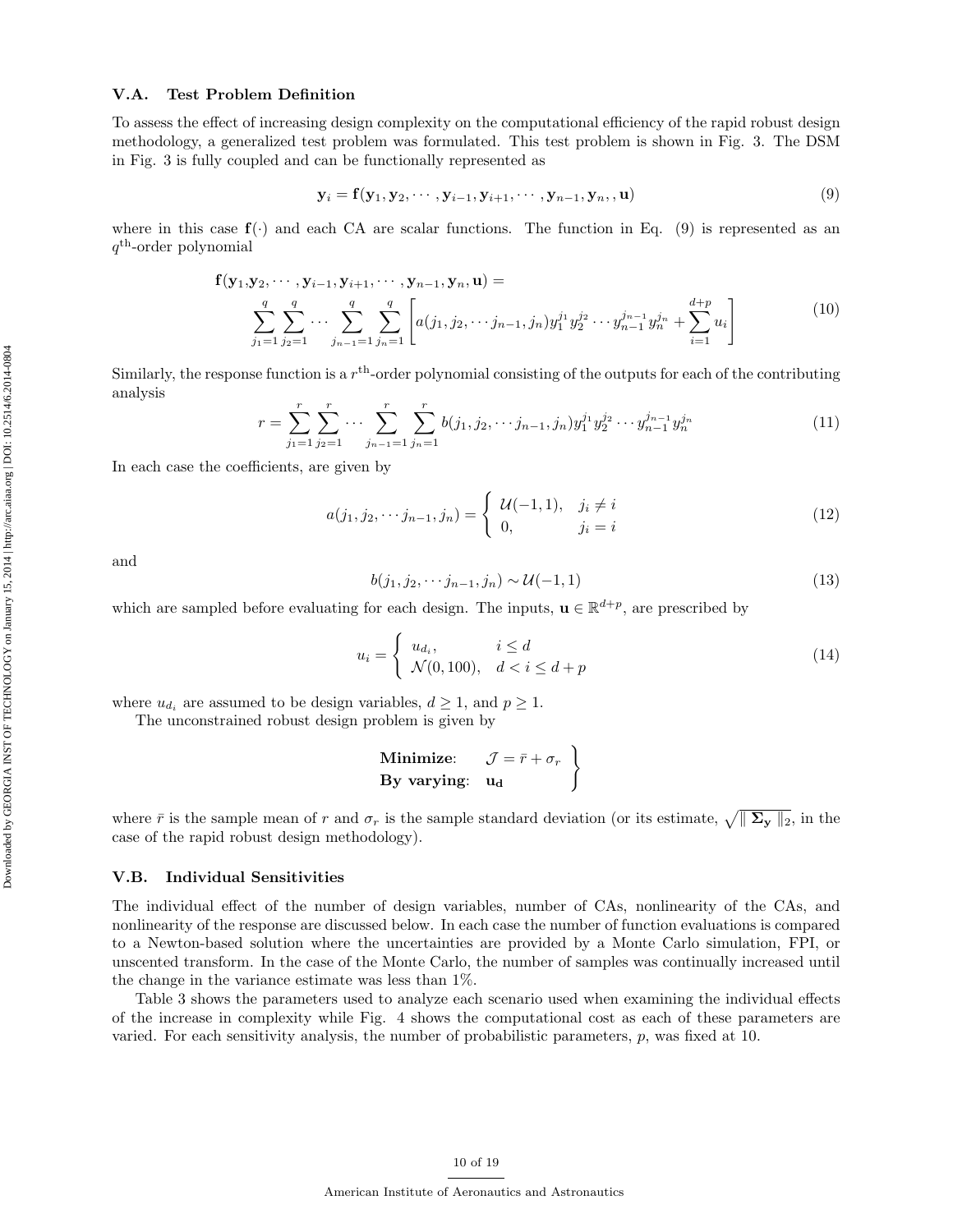Table 3. Parameters used to examine the individual effect of complexity parameters on the design.

|                  |              | Number<br>of     | Number   |           |              |  |
|------------------|--------------|------------------|----------|-----------|--------------|--|
|                  |              | Design           | of       | CA Non-   | Response     |  |
| Parameter        | Description  | <b>Variables</b> | CAs      | linearity | Nonlinearity |  |
|                  | Number of    |                  |          |           |              |  |
| $\overline{d}$   | design       | Variable         | 1        | 1         | 1            |  |
|                  | variables    |                  |          |           |              |  |
| $\boldsymbol{n}$ | Number       | 10               | Variable | 10        | 10           |  |
|                  | of CAs       |                  |          |           |              |  |
|                  | Order of     | 1                |          | Variable  | 1            |  |
| q                | the CAs      |                  |          |           |              |  |
| $\boldsymbol{r}$ | Order of     | 1                |          | 1         | Variable     |  |
|                  | the response |                  |          |           |              |  |



Figure 4. Increase in computational cost with (a) number of design variables, (b) number of contributing analyses, (c) nonlinearity of the CAs, and (d) nonlinearity of the response.

## V.B.1. Effect of Number of Design Variables

In this case, the number of design variables, d, is varied while the other parameters were held constant as shown in Table 3. Figure 4(a) shows that each of the methods exhibit algebraic growth with number of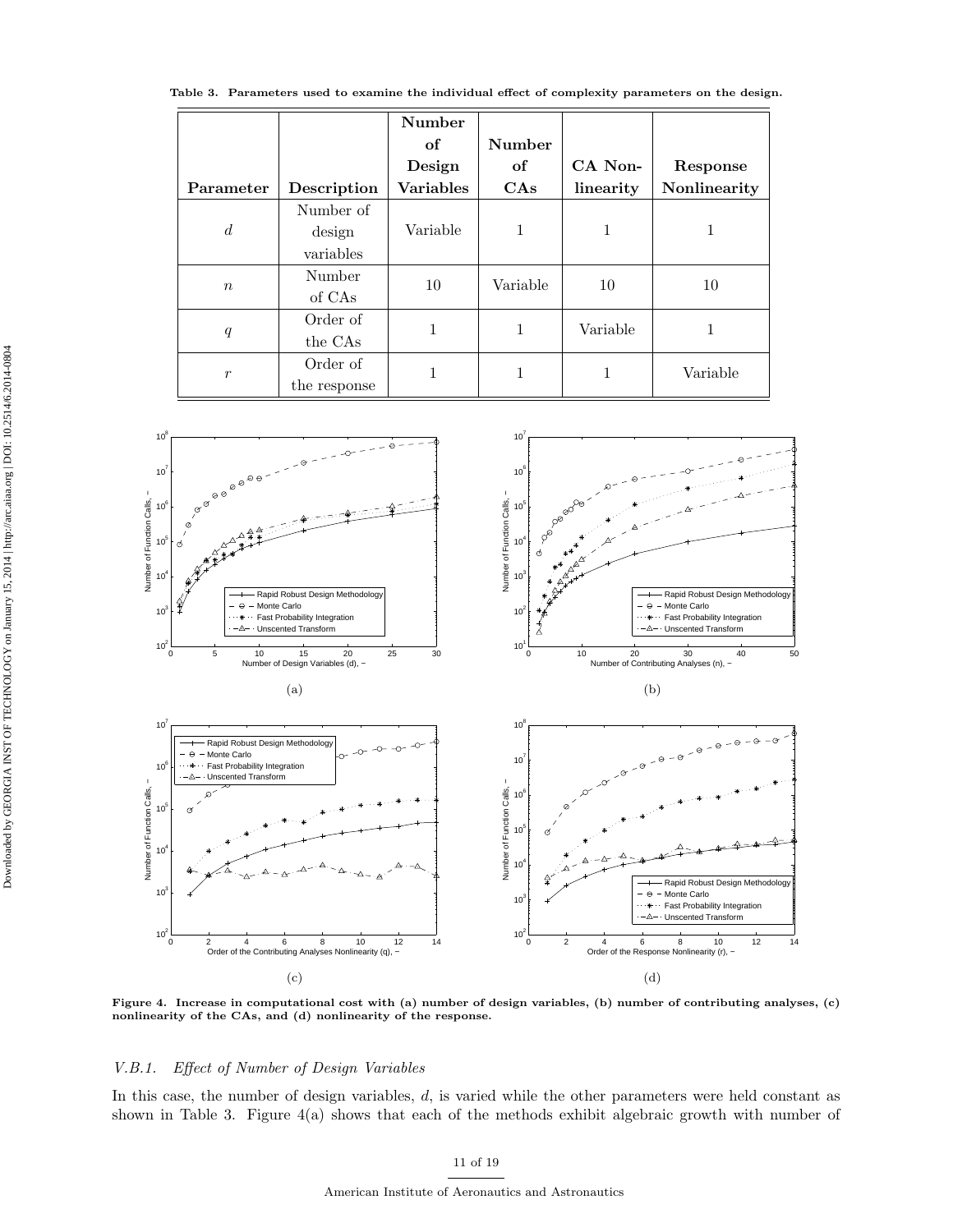design variables (*i.e.*, the number of function calls goes as  $\mathcal{O}(n^c)$  for some c). As a Newton optimization algorithm is being utilized, this is expected. It is also observed that the Monte Carlo solutions have an order of magnitude more function evaluations compared to the other techniques considered. This is expected since the rapid robust design methodology, FPI, and unscented transform require a fixed number of function evaluations to obtain the mean and the variance.

## V.B.2. Effect of Number of Contributing Analyses

The number of CAs is representative of the complexity of the problem domain. To analyze this effect on the number of function calls, the number of CAs, n, is varied while the other parameters were held constant as shown in Table 3. As seen in Fig. 4(b), each of the methods exhibit approximately algebraic growth with the number of CAs. The increase in the number of function calls is a result of the fixed-point iteration requiring an increasing number of iterations in order to reach the convergence tolerance. For larger designs (greater than 20 CAs), the rate of function call growth with number of CAs is similar between each of the methods. However, for small designs (less than 20 CAs) the rapid robust design methodology is observed to have the slowest rate of growth.

## V.B.3. Effect of Contributing Analysis Nonlinearity

The effect of CA nonlinearity was assessed by varying the maximum degree of the polynomial defined in Eq. (10), q. Each of the ten CAs' order is varied simultaneously so that each polynomial has the same number of terms. The other parameters used in this analysis are shown in Table 3. Figure  $4(c)$  shows that the rapid robust design methodology and FPI again exhibit algebraic growth with the number of CAs due to the fact that they rely on successive linearization to approximate the system. Since the unscented transform does not depend on the linearity of the CAs and propagates the same number of samples based on the dimensionality of the problem  $(n + d + p)$ , it has no sensitivity to the nonlinearity of the CAs. The Monte Carlo exhibits algebraic growth initially, with exponential growth (*i.e.*, number of functions calls  $\sim \mathcal{O}(c^q)$ ) for highly nonlinear systems. This can be attributed to the fact that the Monte Carlo simulation ensures that the change in the variance estimate is less than 1%, requiring additional sampling for more nonlinear designs.

#### V.B.4. Effect of Response Nonlinearity

The effect of response nonlinearity was assessed by varying the maximum degree of the polynomial defined in Eq.  $(11)$ , r. The parameters used in this analysis are shown in Table 3 while the variation in the number of function calls required to obtain a robust design is shown in Fig. 4(d). The variation in the number of function calls required by the rapid robust design methodology and unscented transform as the response nonlinearity is increased is similar. Both of the techniques exhibit quasi-linear growth behavior for increasing nonlinearity, while the Monte Carlo and FPI exhibit an algebraic increase in the number of function calls.

#### V.C. Complexity Metrics

An overall complexity index could also be used to measure the performance of the rapid robust design methodology compared to traditional methods. Four different metrics are considered—an algebraic metric, a Jacobian metric, a force-based clustering metric, and an input-output graphical based metric. In addition providing information about the structure of the design problem, the Jacobian and the force based clustering metric also account for the functional relationship within the design. That is to say, in addition to topological considerations in the design, these metrics account for how strongly coupled the design is or what the mapping between the input and output looks like.

#### V.C.1. Algebraic Metric

The algebraic metric combines the four individual metrics discussed previously—the number of design variables, the number of CAs, the nonlinearity of the CAs, and the order of the response. The metric considered is defined as follows

$$
\mathcal{C}_a = dr \left( \sum_{i=1}^n q_i \right) \tag{15}
$$

12 of 19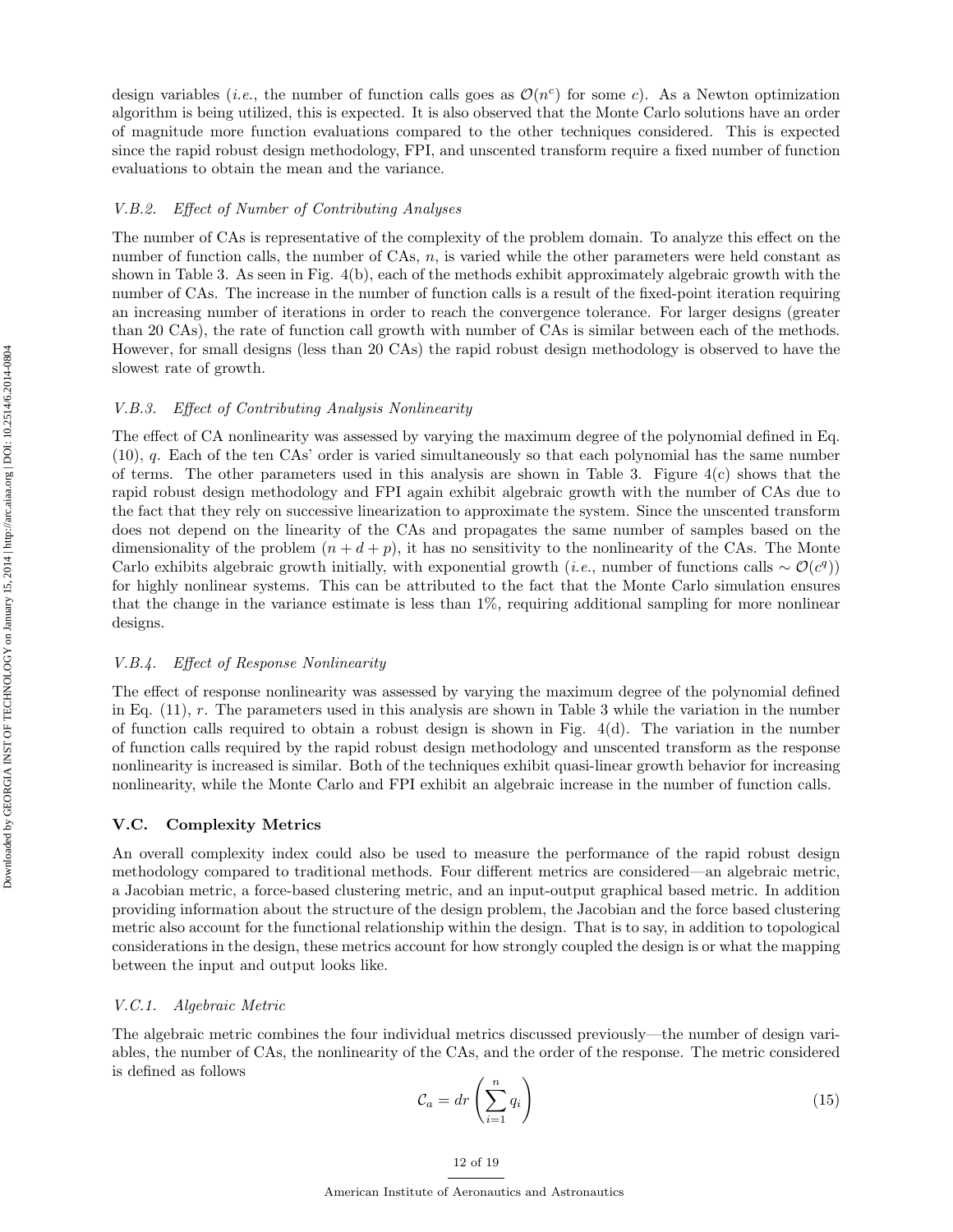where  $q_i$  is the order of the  $i^{\text{th}}$  CA. In this metric, the size and the order of the CAs are combined into a single value, the summation of the order of each CA; however, for a linear design, this reduces to the number of CAs.

#### V.C.2. Jacobian Metric

The Jacobian metric augments the algebraic metric with the addition of the order of the matrix of partial derivatives between the input and output of the design. Specifically, this metric is defined as

$$
C_J = C_a \sum_{i=1}^d \mathcal{O}\left(\frac{\partial r}{\partial \mathbf{u_d}}\right)_i = dr \left(\sum_{i=1}^n q_i\right) \left(\sum_{i=1}^d \mathcal{O}\left(\frac{\partial r}{\partial \mathbf{u_d}}\right)_i\right) \tag{16}
$$

The Jacobian captures the sensitivity of the output to perturbations in the input and is used in many optimization algorithms (e.g., steepest-descent).

#### V.C.3. Force-Based Clustering Metric

Force-based clustering is a graphical method that can be used to reorder a design into a structured DSM and simultaneously provides information on the strength of the connection between CAs.<sup>13</sup> This method works by modeling the connections between CAs with an attractive force that clusters CAs with strong linkages, pulling CAs that use the same information together. Decomposing the problem in this way arranges the DSM in the "lowest energy" state, which can be used to measure the strength of the connections between the CAs. This complexity index augments the algebraic metric with the summation of these forces once the DSM is arranged in the minimal energy state.

$$
\mathcal{C}_{fbc} = \mathcal{C}_a \mathcal{J}_{fbc} = dr \mathcal{J}_{fbc} \left( \sum_{i=1}^n q_i \right) \tag{17}
$$

where  $\mathcal{J}_{fbc}$  is the sum of the edges of the force-based clustering graph when decomposed.

#### V.C.4. Input-Output Graph Metric

The last metric considered is a graphical technique based on the topology of the design. In this method the net information flow through each CA is considered. That is the difference between the number of output variables to the number of used input variables is utilized,

$$
\mathcal{C}_{io} = \mathcal{C}_a \sum_{i=1}^n \left( \dim(\mathbf{y}_{i,\text{out}}) - \dim(\mathbf{y}_{i,\text{in}}) \right)
$$
  
= 
$$
dr \left( \sum_{i=1}^n q_i \right) \left( \sum_{i=1}^n \left( \dim(\mathbf{y}_{i,\text{out}}) - \dim(\mathbf{y}_{i,\text{in}}) \right) \right)
$$
 (18)

where  $y_{i,out}$  and  $y_{i,in}$  are the number of output variables and used input variables, respectively.

#### V.C.5. Correlation Between Cost and Complexity

The use of each of these techniques is demonstrated in Fig. 5 for nine representative designs. These designs varied from a linear, weakly coupled three CA system with a single input to a nonlinear design with 20 CAs, five design variables, and a highly nonlinear response. Each design case is shown in Table 4 where the number of probabilistic parameters, p, is assumed to be 5 for each case.

From Fig. 5, it is observed that the number of function calls generally increase for each metric. However, the number of function calls does not monotonically increase with the Jacobian augmented metric. Furthermore, as seen by the same complexity value resulting in multiple number of function calls, all metrics except force-based clustering provided multiple values for the number of function calls for low complexity designs. This makes the force-based clustering metric the most promising for evaluation of design complexity. However, this metric is also the most computationally intensive and requires the reorganization of the DSM. In cases where this is not tractable, the input-output metric is can be used as an alternative.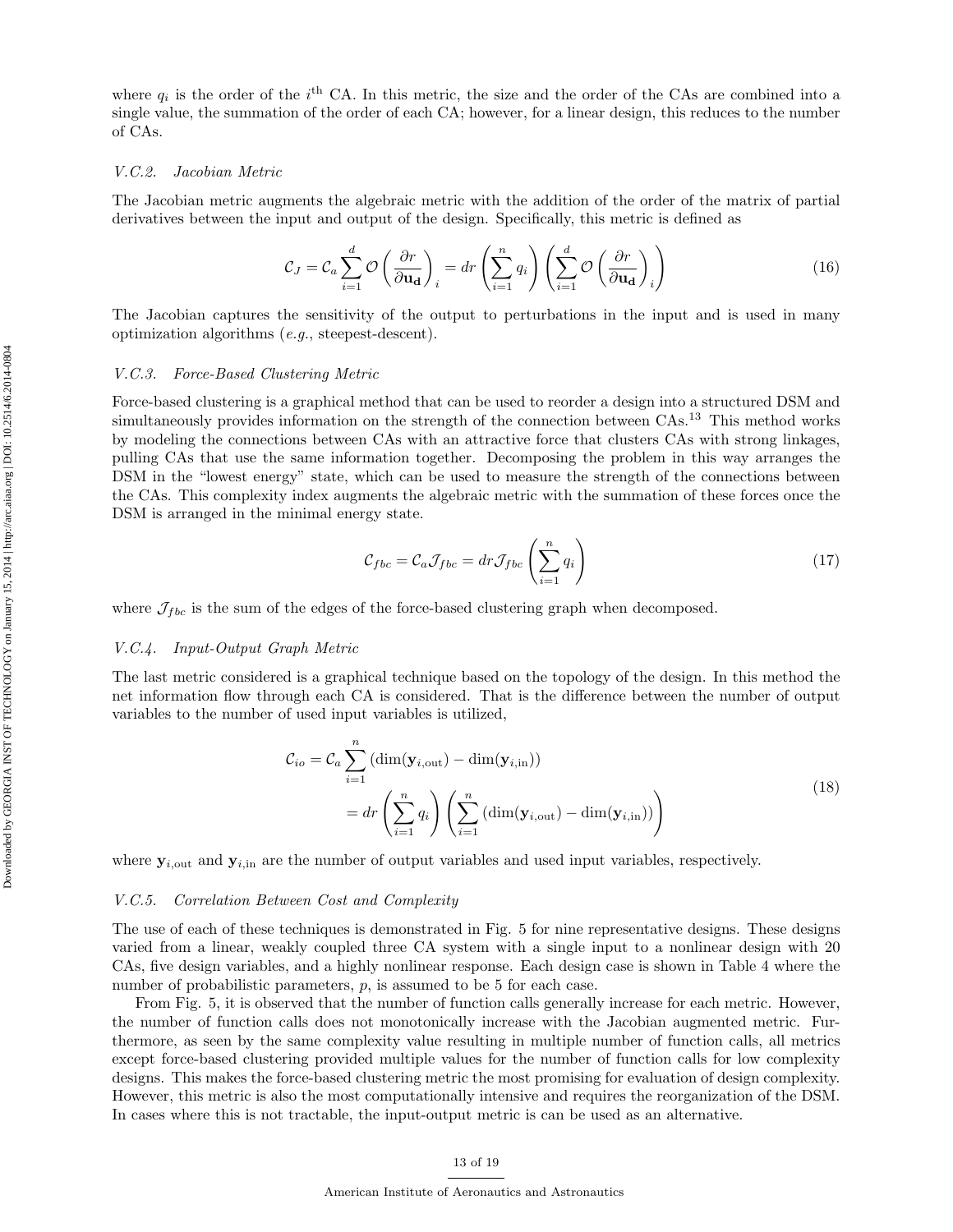Table 4. Design cases used to evaluate the overall complexity metrics.



Figure 5. Increase in computational cost with complexities using the (a) algebraic complexity metric, (b) Jacobian complexity metric, (c) force-based clustering metric, and (d) input-output metric.

## V.D. Computational Speed of the Rapid Robust Design Methodology

Figures 4 and 5 show favorable computational performance of the rapid robust design methodology compared to the more traditional design methodologies such as Monte Carlo simulation using a gradient-based optimization algorithm. The rapid robust design methodology scales favorably with the number of design variables and number of CAs, and its scaled performance was only met or exceeded by the unscented transform with respect to the nonlinearity of the CAs and response. Across the range of problems investigated, optimum designs were achieved using the rapid robust design methodology with fewer function calls than the traditional techniques evaluated with at least an order of magnitude less function evaluations compared to FPI and Monte Carlo methods). This implies that the rapid robust design methodology scales well with increasingly complex designs.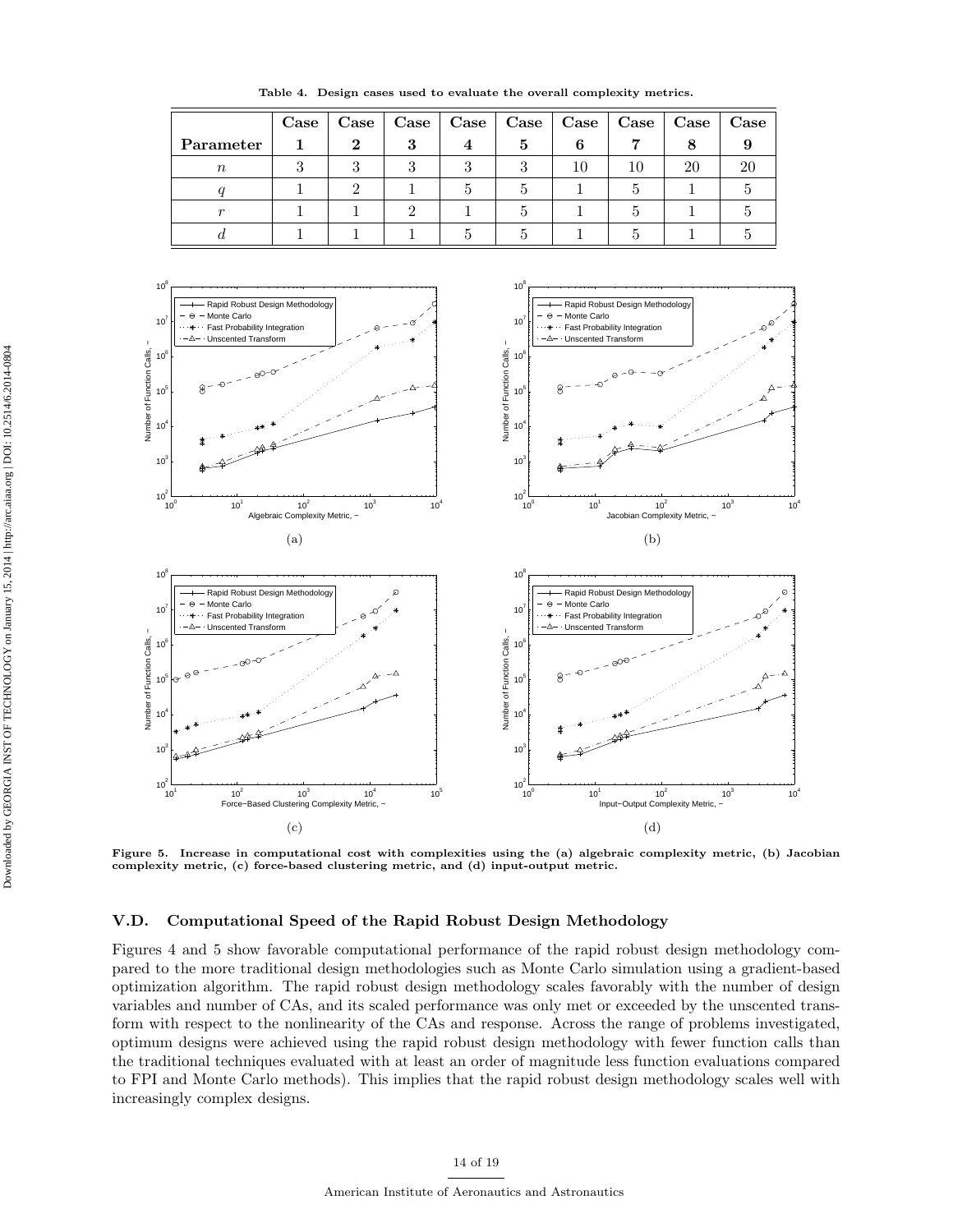## VI. The Accuracy of a Linear Technique

The rapid robust design methodology developed in this investigation is based on linear system theory. However, this methodology was extended to nonlinear problems through successive linearization as shown in Refs. 1, 4.

The extent of nonlinearity that the rapid robust design methodology can accommodate can be analyzed through a perturbation analysis. That is a nonlinearity is added to the converged linear system. This analysis is common in orbital mechanics and in control applications. For instance in orbital mechanics, this type of analysis is common when dealing with perturbations (e.g., drag, gravity, etc.) in the Clohessy-Wilshire equations of relative motion.<sup>14</sup> For control applications, it is common to linearize around a trajectory and assess the effect of nonlinear perturbations to linear matrix propagation.<sup>15</sup>

For this analysis, two different designs were considered, one with three CAs and another with ten CAs. In each case the first  $n - 1$  CAs are scalar, linear, and fully coupled, while the last is assumed to be a scalar, linear function with a nonlinear perturbation term given by  $g(y)$ . This is shown in Figs. 6 and 7.



Figure 6. Three contributing analysis design structure matrix for nonlinearity analysis.

For these designs, the iteration equations (based on fixed-point iteration) is given by

$$
\mathbf{y}_k = \mathbf{\Lambda} \mathbf{y}_{k-1} + \bm{\beta} \mathbf{u_d} + \bm{\gamma} \mathbf{u_p} + \bm{\delta}_{k-1}
$$

where

$$
\mathbf{\Lambda} = \left(\mathbf{A_1}^T \cdots \mathbf{A_n}^T\right)^T
$$

$$
\boldsymbol{\beta} = \boldsymbol{\gamma} = \left(1 \ 0 \ \cdots \ 0\right)^T_{1 \times n}
$$

$$
\boldsymbol{\delta} = \boldsymbol{\gamma} = \left(\alpha g(\mathbf{y}_{k-1}) \ 0 \ \cdots \ 0\right)^T
$$

 $n\times1$ 

and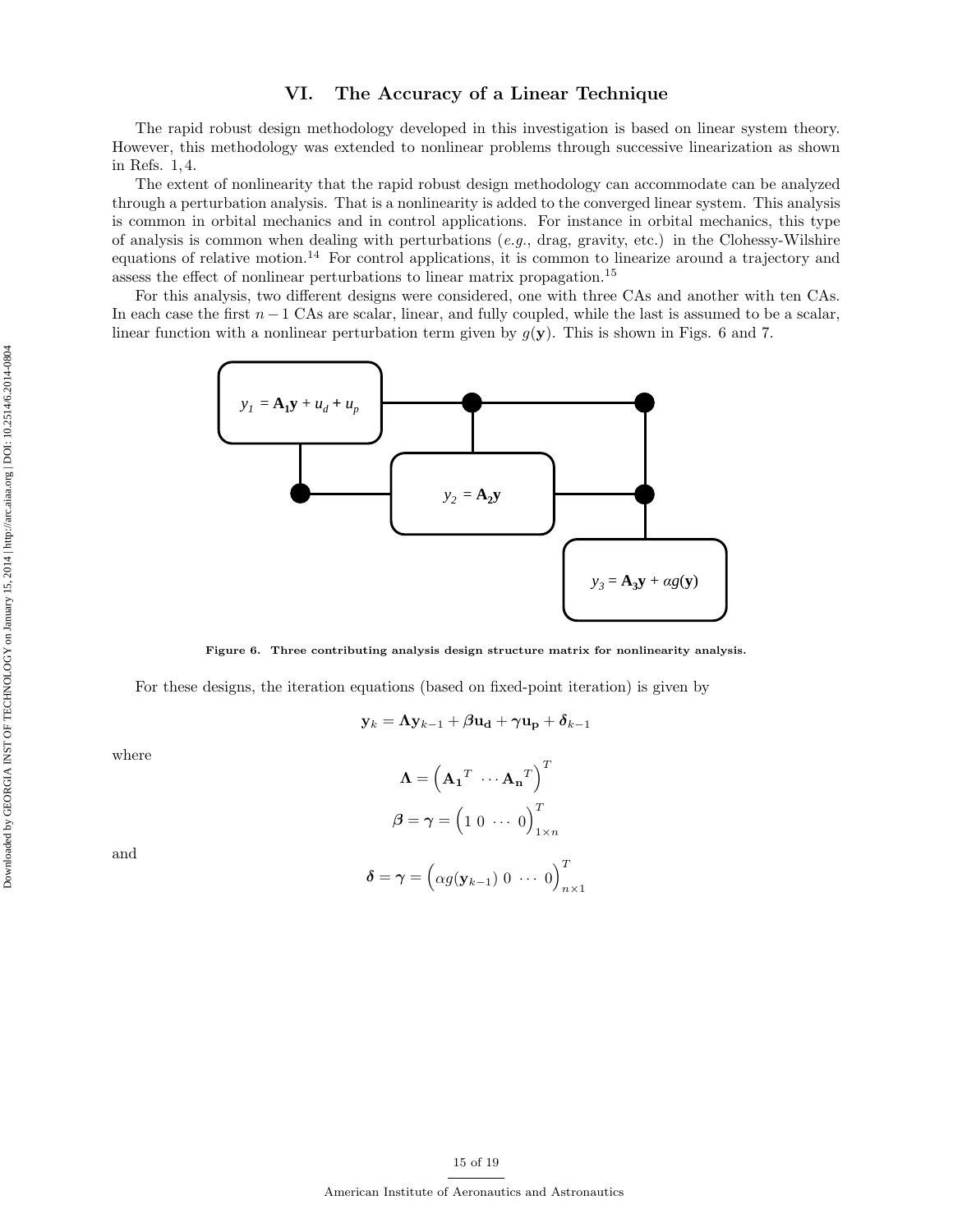

Figure 7. Ten contributing analysis design structure matrix for nonlinearity analysis

American Institute of Aeronautics and Astronautics American Institute of Aeronautics and Astronautics 16 of 19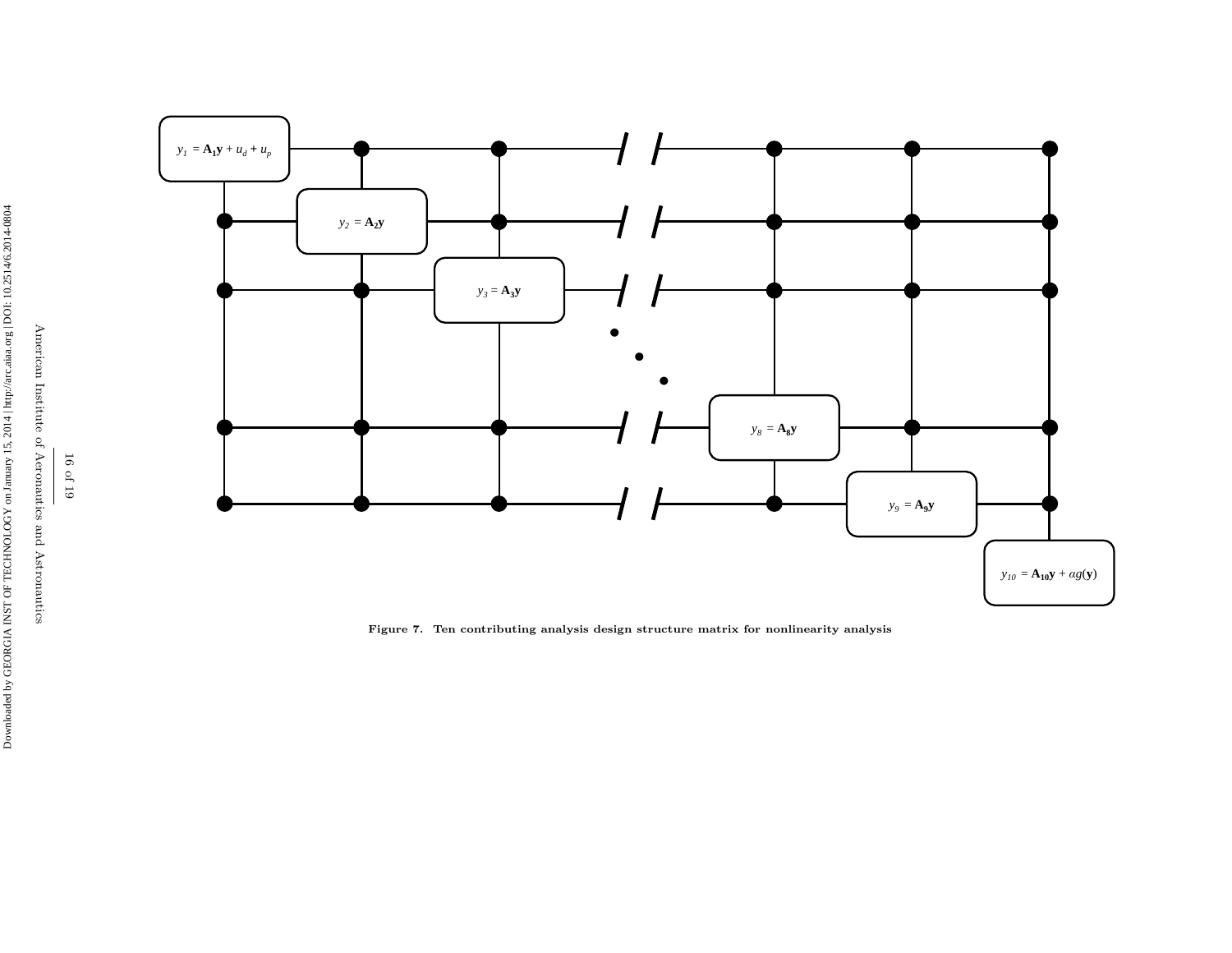The values of  $\Lambda$  are given by

$$
\mathbf{\Lambda}_{ij} = \begin{cases} 0, & i = j \text{ or } j = n \\ \frac{1}{2}, & \text{otherwise} \end{cases}
$$

In addition, the inputs,  $\mathbf{u} = (u_d \ u_p)^T \in \mathbb{R}^2$ , are prescribed by

$$
u_1 = u_d
$$
  

$$
u_2 \sim \mathcal{N}(0, 100)
$$

and the response is the value of the last CA,

$$
r = y_n
$$

Finally, the nonlinearity is prescribed by one of three different functions

$$
g(\mathbf{y}) = \begin{cases} g_1(\mathbf{y}) &= \sin\left(\sum_{i=1}^{n-1} y_i\right) \\ g_2(\mathbf{y}) &= \sin\left(\sum_{i=1}^{n-1} y_i\right) \\ g_3(\mathbf{y}) &= \Re(-1) \begin{pmatrix} \sum_{i=1}^{n-1} y_i \\ \sum_{i=1}^{n-1} y_i \end{pmatrix} \end{cases}
$$

Solutions to the robust optimization problem given by

$$
\begin{array}{ll}\textbf{Minimize:} & \mathcal{J} = \bar{y}_n + \sigma_{y_n} \\ \textbf{Subject to:} & y_i \ge 1 \quad \forall i \in \{1, \dots, n\} \\ \textbf{By varying:} & u_d \end{array} \right\}
$$

are found using a gradient based optimizer. In this problem, since there is only one probabilistic variable the two-norm provides directly the variance of the response used  $(i.e., \sigma_r = \sqrt{\|\mathbf{\Sigma}\|_2}).$ 

A solution is first found for a fully linear design (*i.e.*,  $\alpha = 0$ ),  $y_{lin}^*$ . The weight on the nonlinearity is then varied to obtain the results seen in Fig. 8.

In Fig. 8, the error, defined as the percent difference in  $\mathcal J$  between the Monte Carlo solution after the variance difference is less than 1% and the rapid robust design methodology, is plotted on a log-log plot as a function of  $\epsilon$ 

$$
\epsilon = \frac{\alpha}{|y^*_{lin}|}
$$

a normalized value of the perturbation. This normalized value of the perturbation can be thought of as an amplitude relative to nominal design response.

The analysis shows a consistent trend, once the amplitude of the nonlinearity is of the same order as the nominal response (*i.e.*,  $\epsilon \sim 1$ ), the error increases significantly and once it is more than three orders of magnitude the error is greater than 10%. However, after this divergence point, the rate of growth of the error is similar to that prior to the divergence point. This result is independent of the size of the design and the perturbation function. Therefore, to keep the errors associated with the rapid robust design methodology consistent with that expected in the conceptual design phase (*i.e.*,  $\langle 10\% \rangle$ ), one must keep the nonlinear part of the analysis to less than three orders of magnitude relative to the nominal linear response.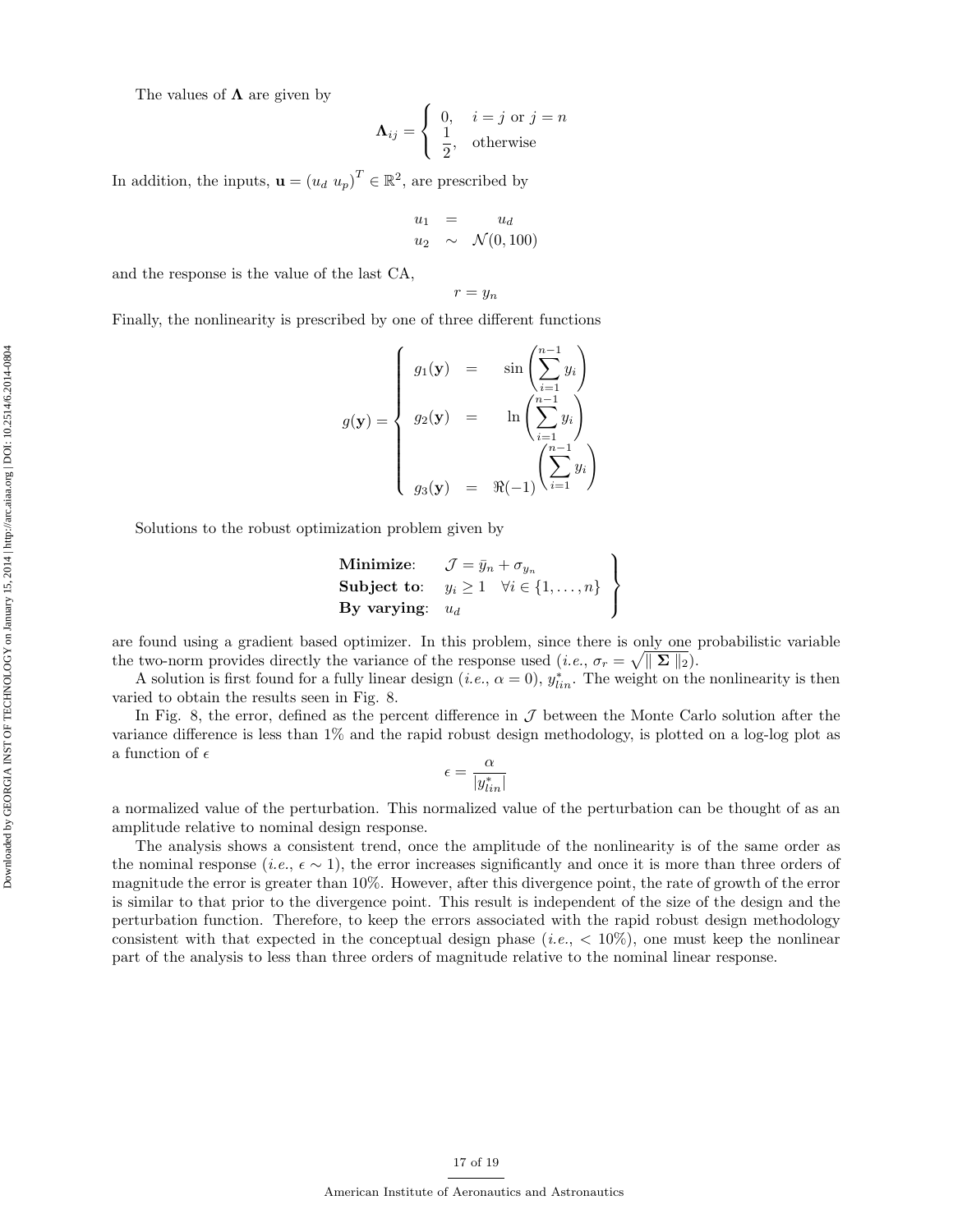

Figure 8. Variation in the computed accuracy of the rapid robust design methodology with the degree of nonlinearity. Three different nonlinear functions are shown, (a)  $\sin(y)$ , (b)  $\ln(y)$ , and (c)  $(-1)^y$ .

## VII. Conclusions

The limitations and extensibility of the rapid robust design methodology from computational and accuracy perspectives were discussed. The effect of problem scaling on computational cost was considered two different ways. The first examined individual effects such as the number of design variables, nonlinearity of the CAs, and nonlinearity on the computational cost. The second considered computational cost through development of several potential complexity metrics. Relative to traditional robust design methods, the rapid robust design methodology developed scaled better with the size of the problem and had performance that exceeded the traditional techniques examined. In addition to computational cost, the accuracy of applying a method with linear fundamentals to nonlinear problems was examined through nonlinear perturbation analysis to identify the region of applicability for the method. For a wide variety of problems if the magnitude of nonlinearity is less than 1,000 times that of the nominal linear response, the error associated with applying successive linearization will result in  $1\sigma$  errors in the response less than 10% compared to the full nonlinear error.

## References

<sup>1</sup>Steinfeldt, B. A. and Braun, R. D., "Utilizing Dynamical Systems Concepts in Multidisciplinary Design," AIAA 2012- 5655, Indianapolis, IN, Sept. 2012.

<sup>2</sup>Steinfeldt, B. A. and Braun, R. D., "Design Covergence Using Stability Concepts from Dynamical Systems Theory," AIAA 2012-5657 , Indianapolis, IN, Sept. 2012.

<sup>3</sup>Steinfeldt, B. A. and Braun, R. D., "Leveraging Dynamical Systems Theory to Incorporate Design Constraints for